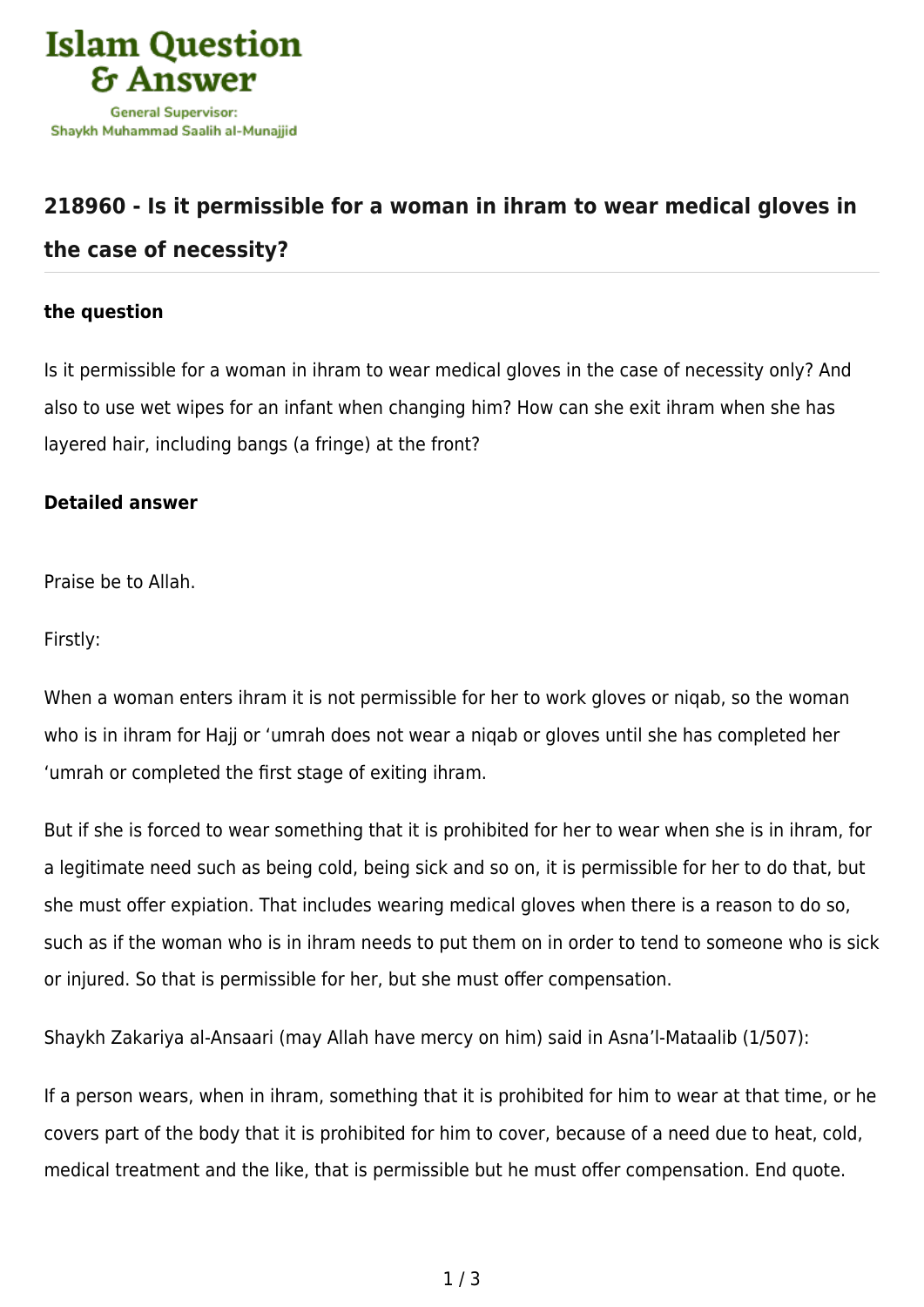

Shaykh Ibn 'Uthaymeen (may Allah have mercy on him) said:

If a person does actions that are prohibited when in ihram, it must be one of three cases:

1. He is doing that prohibited action with no need and no excuse for doing so. In this case he is sinning and must offer compensation.

2. He is doing it because of a need to do so, so he is not sinning, but he must offer compensation. So if he needs to cover his head because it is too cold or too hot and he fears harm as a result, it is permissible for him to cover his head, but he must offer compensation.

3. He is doing it and is excused because he is ignorant of the ruling, or he forgot, or he was compelled, or he fell asleep. In this case there is no sin on him and he does not have to offer compensation.

End quote from Majmoo' Fataawa wa Rasaa'il al-'Uthaymeen (24/433-434)

The compensation he must offer is fasting three days, or feeding six poor persons, giving each poor person half a saa' of food, or sacrificing a sheep. The pilgrim in ihram may choose any one of these three options.

### Secondly:

There is nothing wrong with a woman using wet wipes when changing an infant, unless they are dampened with any kind of perfumed substance, in which case that is not permissible because it will get onto her hands, and the pilgrim who is in ihram for Hajj or 'Umrah is prohibited from using perfume.

## Thirdly:

When cutting the hair following Hajj or 'Umrah, hair should be cut from all over the head. If it is too